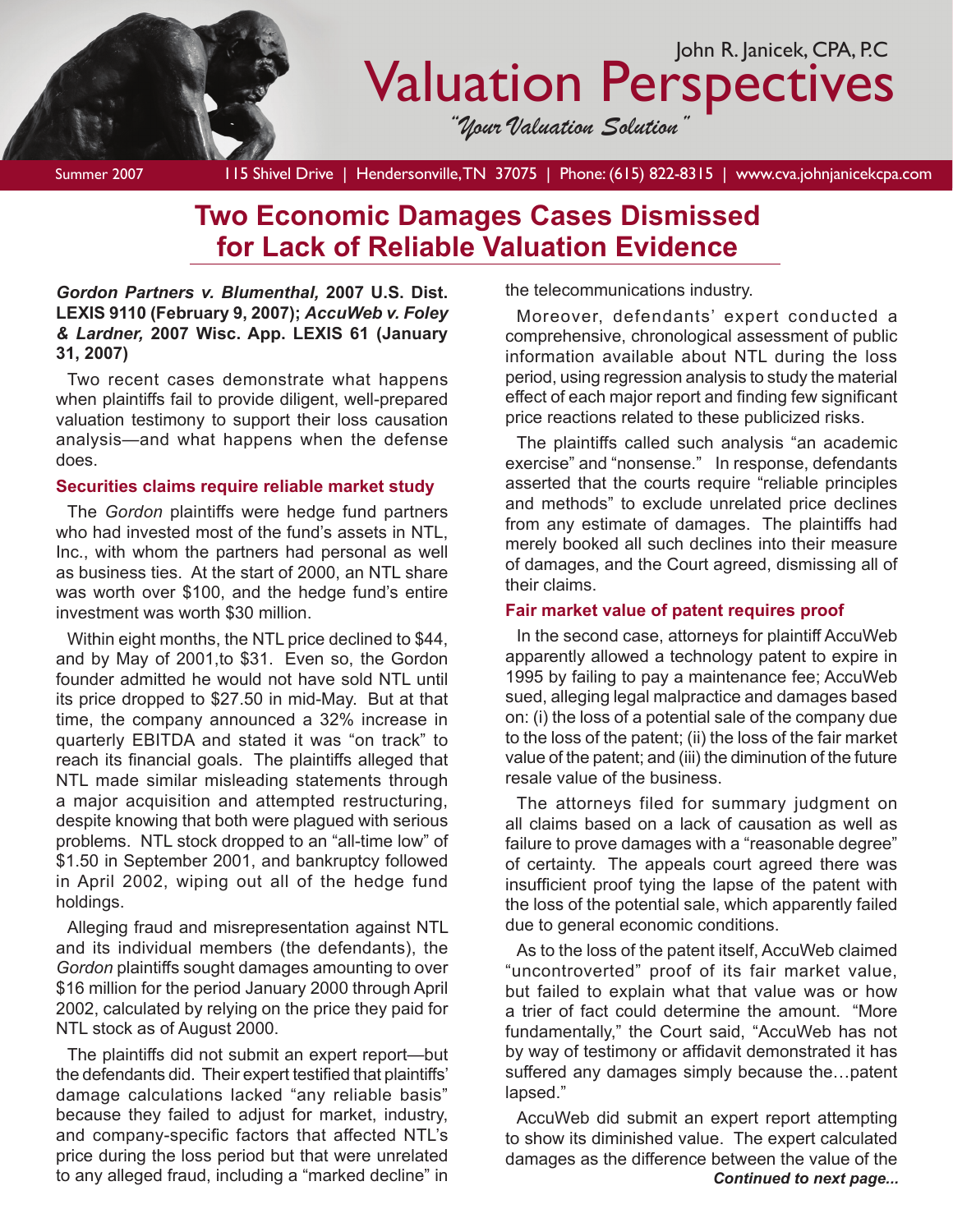company's assets with the patent (\$5 million to \$10 million under the market approach, \$6 million to \$18 million under the income approach) and its value without the patent (\$1.7 million to \$3 million) on the date of the valuation report in November 2002. But the Court found that the expert should have valued the patent as of the lapse date in 1995. (The dissent disagreed, arguing that the date of the *report* had no bearing on damages, which could be measured on an ongoing basis up until the date of trial.)

Further, the expert assumed that without the patent, future competitors would be able to introduce similar technologies impacting AccuWeb's value, but the Court found this speculative. No competitors had in fact exploited the unpatented technology, and AccuWeb was unable to point to any who might with "reasonable" certainty.

Finally, a 1997 valuation of the company (two years after the patent lapse) had estimated its worth between \$8.5 million and \$11.5 million, with a "strategic value" of up to \$22 million. These values fit within the expert's "undamaged" valuation as of 2002, and AccuWeb did not adequately reconcile the asserted damaged values to the 1997 appraisal. Though the dissent argued that the expert report raised a material dispute, the majority summarily dismissed all claims.

## When 'Fair Value' is Not The Standard of Value in State Shareholder Disputes

## *Kim v. The Grover C. Coors Trust,* **2007 Colo. App. LEXIS 394 (March 8, 2007)**

This Colorado Court of Appeals case is a good reminder that the standard of value should be among the first points of discussion between analysts and attorneys in any litigation involving shareholder disputes.

#### **Shareholder alleges unfair transaction**

In 1999 to 2000, a packaging company owed \$525 million for a prior acquisition. It intended to fund the short-term debt by selling a paperboard mill—but when that deal fell through, the company needed a quick infusion of cash. It decided to sell 1 million shares of convertible preferred stock for \$100 million to a trust for which at least two of the company's directors served as trustees.

The company formed a special committee of independent directors to evaluate the transaction. The committee obtained a fairness opinion from an

investment bank, indicating that the stock sale was financially fair; after several meetings, it approved the sale. A minority shareholder sued the directors, among others, for breach of fiduciary duty in approving and executing the allegedly unfair transaction.

#### **Fairness has a broad, fact-based definition**

The shareholder claimed that by "sitting on both sides of the transaction," the company's directors had manipulated it sufficiently to dilute the value and voting rights of the minority shareholders. According to local law and statute (Colorado's version of the Model Business Corporation Act (MBCA)), the directors needed to prove the fairness of the transaction. And because the Colorado statute so closely resembles the original MBCA (as in many states), the Court looked to the Act's official comments for further definition of "fair," finding that these comments gave the term a "special, flexible meaning and wide embrace."

As many state courts have also concluded, the Colorado court found that the fairness of the transaction turned on its facts and circumstances; in particular, whether there had been earmarks of an arms'-length transaction, including the company receiving "full value." The plaintiff/shareholder urged the adoption of Delaware's "entire fairness" test, which focuses on process and price, but the Court found no "functional difference" between that test and the approach under local law, which requires reviewing the transaction "as a whole."

#### **Best price at best value includes discounts**

Applying this standard, the Court found that the shareholder had failed to provide evidence that a better price was available. By contrast, the company presented testimony that there was no public market for the convertible preferred stock and no third-party buyer; even if there were, the purchaser wouldn't have offered better terms. Likewise, the shareholder lost the arguments that the transaction lacked sufficient disclosure, independence, good faith, or price concessions.

As to the fairness of the transaction's value, the shareholder claimed that the company's expert incorrectly applied a discount, citing a Colorado case that excluded minority discounts in "dissenters' rights actions" in all but extraordinary circumstances, because the MBCA's "fair value" provisions precluded the application of marketability or minority discounts.

"However, this case is not a dissenters' rights action," the Court said. "It involves the question of whether a transaction was fair, not the 'fair value' of dissenters' shares." It was therefore proper to discount the stock value by 15% to 20% for lack of marketability, which made the \$100 million sale price fair.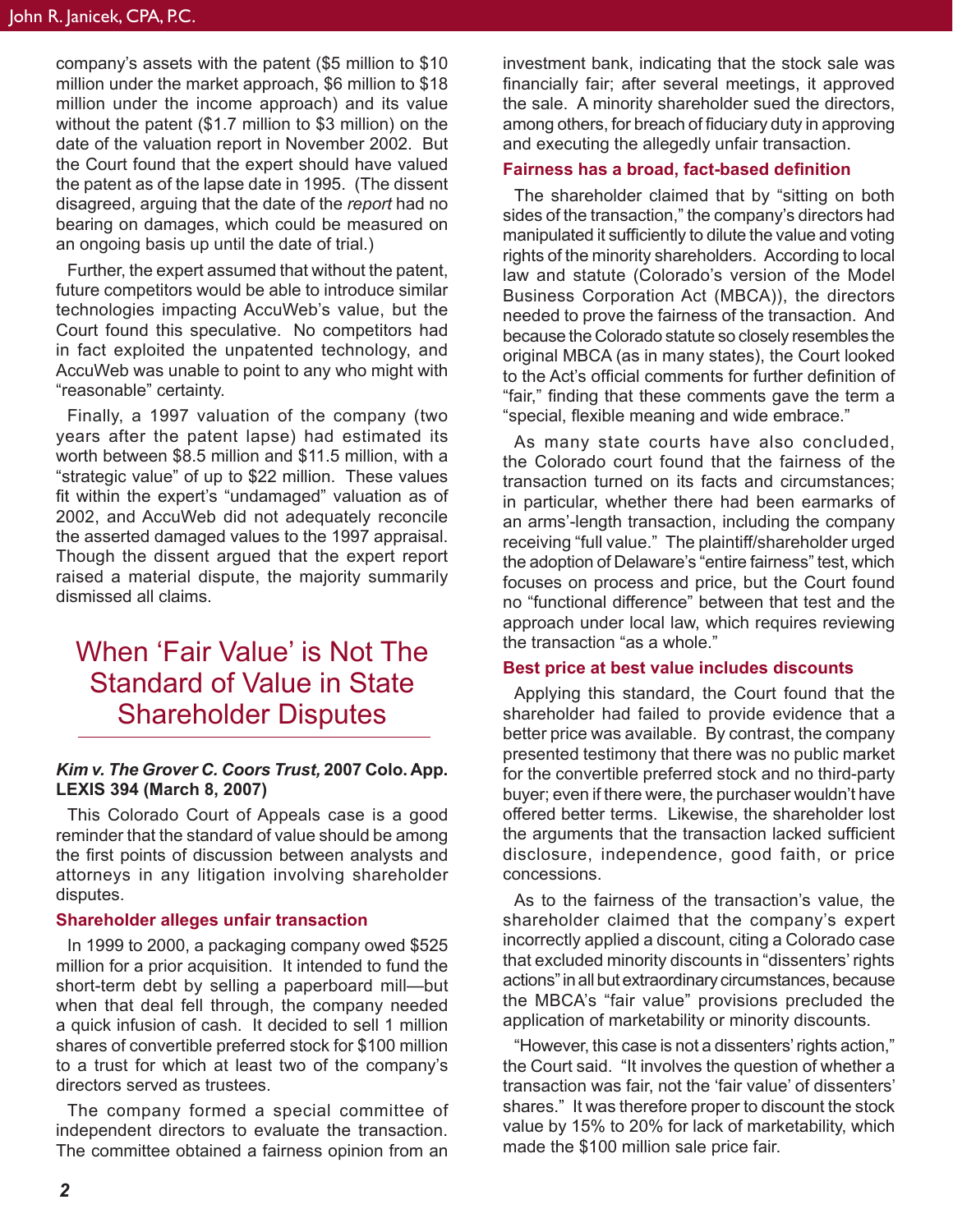## Lawyers and Appraisers Alike Should Beware the Overly Litigious Client

## *Davison v. Margolin Winer & Evans, LLP,* **2007 N.Y. Misc. LEXIS 816 (March 8, 2007)**

Some litigants simply won't give up the fight—and they can be the most difficult clients, because their resistance often extends to paying professional fees or, in the worst case, suing their professionals for malpractice.

#### **When goodwill turns to bad**

Two physicians sought judicial dissolution for their large medical practice. Their shareholder agreement provided for arbitration, and the first issue that one doctor (the plaintiff) contested was whether the goodwill of a cardiac scanning department was a divisible asset. The arbitrator held that it was, so the doctors each obtained an appraiser (per the shareholder agreement), one valuing the goodwill at \$1 million—the other (plaintiff's) at \$3,600.

Given this wide variance, the shareholder agreement obligated the doctors to choose a neutral and binding third appraiser. They couldn't agree on one, so the arbitrator chose Margolin Winer & Evans, LLP (defendant). The doctors signed an agreement that the defendant's appraisal would be "final and binding." In its report, defendant valued the scanning practice goodwill at \$1 million. The arbitrator adopted the value and issued his award. Plaintiff moved to vacate or modify the award, based in part on an allegedly flawed appraisal. The court denied the motion, and confirmed the arbitrator's award.

After losing these battles, the plaintiff sued the defendant for malpractice, resurrecting the claims from his previous litigation: that the appraisers had failed to consider certain relevant factors and had based the report on management interviews instead of "sworn testimony;" and that the calculation of goodwill contained errors in methodology and math.

Defendant moved to dismiss, claiming collateral estoppel; that is, the plaintiff had already tried to win these arguments, first in arbitration, then on appeal. In effect, his complaint was largely a "rehash" of all his prior complaints, for which he was given ample time and opportunity to litigate, with no success.

The Court agreed. "This action is nothing more than a collateral attack on the arbitration award and the orders granted by the [trial court]." It dismissed the plaintiff's complaint—hopefully for the last time.

## Delaware Chancery Permits Shareholder to Sue Board For Backdating Stock Options

## *Ryan v. Gifford,* **2007 U.S. Del. Ch. LEXIS 22 (January 29, 2007)**

More than 200 companies are currently under investigation for backdating stock options, involving over \$75 billion. The figures involved may go even higher, as the Delaware Chancery Court recently permitted shareholders to proceed with this derivative suit against a corporate board and compensation committee in the backdating context.

## **Stock option grants 'fortuitously timed'**

From 1998 to 2002, the directors of Maxim Integrated Products, Inc. granted the company's founder "millions" of stock options under a shareholderapproved plan filed with the SEC. The exercise of the options would be "no less than fair market value" of the company's common stock, measured by the closing price for Maxim stock on the grant date.

But then last year, studies by Merrill Lynch and reports in the *Wall Street Journal* revealed the questionable compensation practice called backdating: A company issues executive stock options on one date while providing documentation that it actually issued them earlier, on a date coinciding with market lows (and thus reaping the executives a windfall on exercise). The Merrill Lynch analysis—which included Maxim said company officers had benefited from so many "fortuitously timed" grants that backdating seemed the only logical conclusion.

The report spawned several federal derivative suits in California against Maxim, which have since been consolidated into a single action. This case against Maxim before the Delaware Chancery is similar, alleging at least nine claims of backdating, violation of the stock option plan, misrepresentation, and breach of fiduciary obligations relating to adverse tax and accounting consequences.

## **Delaware law may govern many U.S. actions**

Defendants moved to stay and/or dismiss the suit on several grounds, including federal pre-emption and failure to show that the founder had exercised the options and thus become "unjustly enriched." But as to the stay, the Delaware Chancery noted the "great import" of the claims, including the propriety of the compensation practice and the implied noncompliance with shareholder-approved plans as well